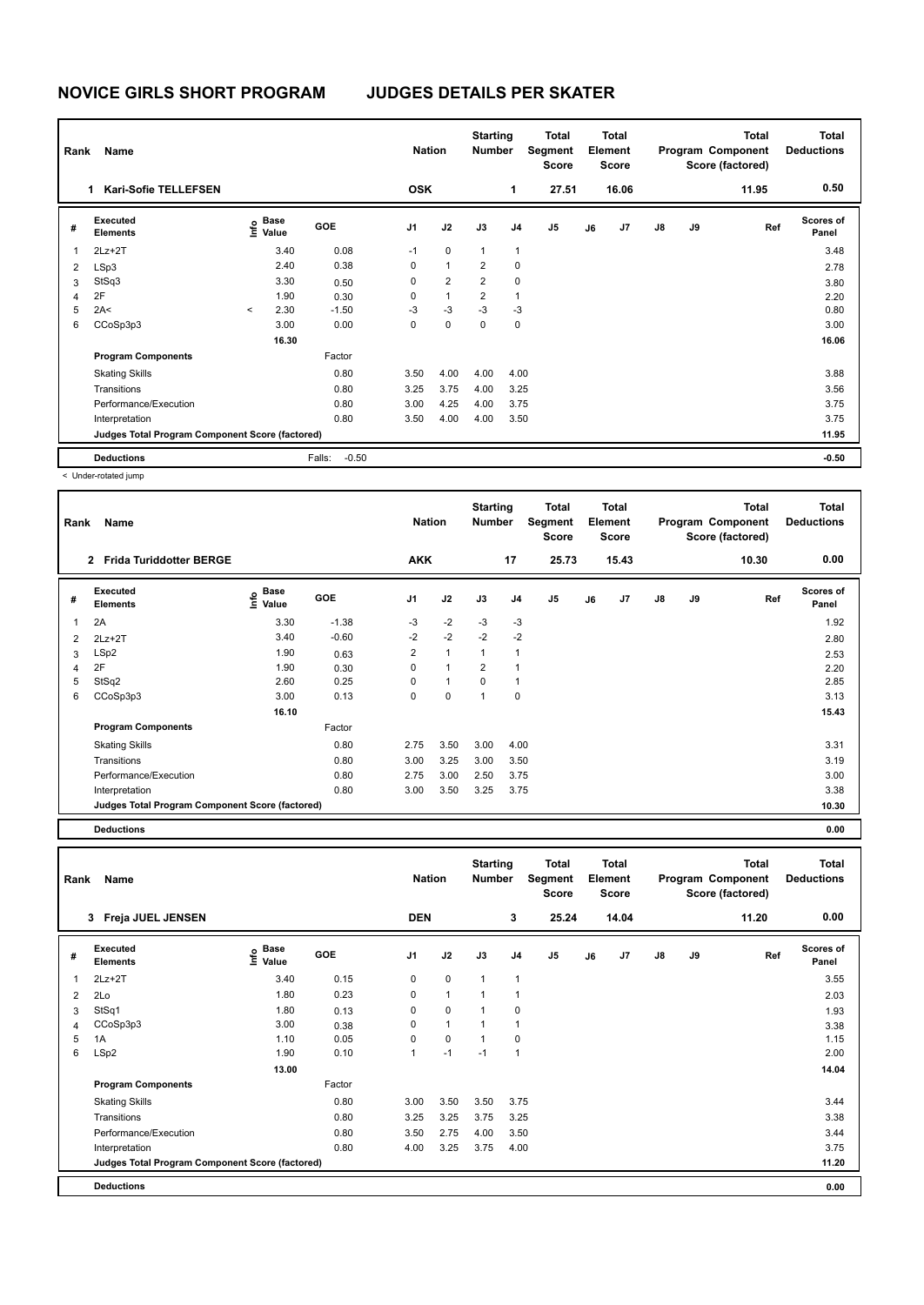| Rank | Name                                            |                                    |            | <b>Nation</b>  |                | <b>Starting</b><br><b>Number</b> |                | Total<br>Segment<br><b>Score</b> |    | <b>Total</b><br>Element<br><b>Score</b> |               |    | <b>Total</b><br>Program Component<br>Score (factored) | <b>Total</b><br><b>Deductions</b> |
|------|-------------------------------------------------|------------------------------------|------------|----------------|----------------|----------------------------------|----------------|----------------------------------|----|-----------------------------------------|---------------|----|-------------------------------------------------------|-----------------------------------|
|      | Jenny Persen GJERVAN<br>4                       |                                    |            | <b>TSK</b>     |                |                                  | 15             | 24.51                            |    | 14.56                                   |               |    | 9.95                                                  | 0.00                              |
| #    | Executed<br><b>Elements</b>                     | <b>Base</b><br>$\frac{6}{5}$ Value | <b>GOE</b> | J <sub>1</sub> | J2             | J3                               | J <sub>4</sub> | J <sub>5</sub>                   | J6 | J <sub>7</sub>                          | $\mathsf{J}8$ | J9 | Ref                                                   | <b>Scores of</b><br>Panel         |
| 1    | 1A                                              | 1.10                               | 0.00       | 0              | $\mathbf 0$    | $\mathbf 0$                      | $\mathbf 0$    |                                  |    |                                         |               |    |                                                       | 1.10                              |
| 2    | $2Lo+2Lo$                                       | 3.60                               | 0.08       | 0              | $\mathbf 0$    | 1                                | 0              |                                  |    |                                         |               |    |                                                       | 3.68                              |
| 3    | CCoSp3p3                                        | 3.00                               | 0.38       | 0              | $\overline{2}$ | $\mathbf{1}$                     | 0              |                                  |    |                                         |               |    |                                                       | 3.38                              |
| 4    | 2F                                              | 1.90                               | $-0.30$    | $-1$           | $-1$           | $-1$                             | $-1$           |                                  |    |                                         |               |    |                                                       | 1.60                              |
| 5    | StSq2                                           | 2.60                               | 0.38       | 1              | $\mathbf{1}$   | $\mathbf{1}$                     | $\Omega$       |                                  |    |                                         |               |    |                                                       | 2.98                              |
| 6    | LSp2                                            | 1.90                               | $-0.08$    | 0              | $\mathbf 0$    | $-1$                             | 0              |                                  |    |                                         |               |    |                                                       | 1.82                              |
|      |                                                 | 14.10                              |            |                |                |                                  |                |                                  |    |                                         |               |    |                                                       | 14.56                             |
|      | <b>Program Components</b>                       |                                    | Factor     |                |                |                                  |                |                                  |    |                                         |               |    |                                                       |                                   |
|      | <b>Skating Skills</b>                           |                                    | 0.80       | 3.50           | 3.50           | 2.75                             | 4.00           |                                  |    |                                         |               |    |                                                       | 3.44                              |
|      | Transitions                                     |                                    | 0.80       | 3.00           | 3.50           | 1.75                             | 3.00           |                                  |    |                                         |               |    |                                                       | 2.81                              |
|      | Performance/Execution                           |                                    | 0.80       | 3.75           | 3.25           | 2.50                             | 2.75           |                                  |    |                                         |               |    |                                                       | 3.06                              |
|      | Interpretation                                  |                                    | 0.80       | 3.25           | 3.50           | 3.00                             | 2.75           |                                  |    |                                         |               |    |                                                       | 3.13                              |
|      | Judges Total Program Component Score (factored) |                                    |            |                |                |                                  |                |                                  |    |                                         |               |    |                                                       | 9.95                              |
|      | <b>Deductions</b>                               |                                    |            |                |                |                                  |                |                                  |    |                                         |               |    |                                                       | 0.00                              |

| Rank | Name                                            |    |                                  |                   | <b>Nation</b>  |                | <b>Starting</b><br><b>Number</b> |                | <b>Total</b><br>Segment<br><b>Score</b> |    | Total<br>Element<br>Score |               |    | <b>Total</b><br>Program Component<br>Score (factored) | <b>Total</b><br><b>Deductions</b> |
|------|-------------------------------------------------|----|----------------------------------|-------------------|----------------|----------------|----------------------------------|----------------|-----------------------------------------|----|---------------------------|---------------|----|-------------------------------------------------------|-----------------------------------|
|      | <b>Martine SANDBERG</b><br>5                    |    |                                  |                   | <b>OSK</b>     |                |                                  | 8              | 24.48                                   |    | 13.98                     |               |    | 11.50                                                 | 1.00                              |
| #    | Executed<br><b>Elements</b>                     |    | <b>Base</b><br>e Base<br>⊆ Value | <b>GOE</b>        | J <sub>1</sub> | J2             | J3                               | J <sub>4</sub> | J <sub>5</sub>                          | J6 | J7                        | $\mathsf{J}8$ | J9 | Ref                                                   | Scores of<br>Panel                |
| 1    | $2Lz+2T$                                        |    | 3.40                             | 0.45              | 1              | $\mathbf{1}$   | $\overline{2}$                   | $\overline{2}$ |                                         |    |                           |               |    |                                                       | 3.85                              |
| 2    | 2A<<                                            | << | 1.10                             | $-0.60$           | $-3$           | $-3$           | $-3$                             | $-3$           |                                         |    |                           |               |    |                                                       | 0.50                              |
| 3    | CCoSp3p3                                        |    | 3.00                             | 0.75              | 1              | $\overline{2}$ | 1                                | 2              |                                         |    |                           |               |    |                                                       | 3.75                              |
| 4    | 2F                                              |    | 1.90                             | $-0.90$           | -3             | $-3$           | $-3$                             | $-3$           |                                         |    |                           |               |    |                                                       | 1.00                              |
| 5    | StSq2                                           |    | 2.60                             | 0.25              | $\Omega$       | $\mathbf 0$    | $\overline{1}$                   |                |                                         |    |                           |               |    |                                                       | 2.85                              |
| 6    | LSp2                                            |    | 1.90                             | 0.13              | 0              | 0              | 0                                |                |                                         |    |                           |               |    |                                                       | 2.03                              |
|      |                                                 |    | 13.90                            |                   |                |                |                                  |                |                                         |    |                           |               |    |                                                       | 13.98                             |
|      | <b>Program Components</b>                       |    |                                  | Factor            |                |                |                                  |                |                                         |    |                           |               |    |                                                       |                                   |
|      | <b>Skating Skills</b>                           |    |                                  | 0.80              | 4.00           | 4.00           | 3.75                             | 4.25           |                                         |    |                           |               |    |                                                       | 4.00                              |
|      | Transitions                                     |    |                                  | 0.80              | 3.75           | 3.50           | 3.50                             | 3.50           |                                         |    |                           |               |    |                                                       | 3.56                              |
|      | Performance/Execution                           |    |                                  | 0.80              | 3.25           | 3.25           | 2.75                             | 4.00           |                                         |    |                           |               |    |                                                       | 3.31                              |
|      | Interpretation                                  |    |                                  | 0.80              | 3.50           | 3.50           | 3.00                             | 4.00           |                                         |    |                           |               |    |                                                       | 3.50                              |
|      | Judges Total Program Component Score (factored) |    |                                  |                   |                |                |                                  |                |                                         |    |                           |               |    |                                                       | 11.50                             |
|      | <b>Deductions</b>                               |    |                                  | $-1.00$<br>Falls: |                |                |                                  |                |                                         |    |                           |               |    |                                                       | $-1.00$                           |

<< Downgraded jump

| Rank | Name                                            |      |                      |         | <b>Nation</b>  |                | <b>Starting</b><br><b>Number</b> |                | <b>Total</b><br>Segment<br>Score |    | <b>Total</b><br>Element<br><b>Score</b> |               |    | Total<br>Program Component<br>Score (factored) | <b>Total</b><br><b>Deductions</b> |
|------|-------------------------------------------------|------|----------------------|---------|----------------|----------------|----------------------------------|----------------|----------------------------------|----|-----------------------------------------|---------------|----|------------------------------------------------|-----------------------------------|
|      | <b>Sofie KORSGAARD</b><br>6                     |      |                      |         | <b>DEN</b>     |                |                                  | 7              | 23.80                            |    | 12.95                                   |               |    | 10.85                                          | 0.00                              |
| #    | <b>Executed</b><br><b>Elements</b>              | lnfo | <b>Base</b><br>Value | GOE     | J <sub>1</sub> | J2             | J3                               | J <sub>4</sub> | J <sub>5</sub>                   | J6 | J <sub>7</sub>                          | $\mathsf{J}8$ | J9 | Ref                                            | Scores of<br>Panel                |
| 1    | 1A                                              |      | 1.10                 | 0.15    | 0              | $\overline{1}$ | $\overline{1}$                   | $\overline{1}$ |                                  |    |                                         |               |    |                                                | 1.25                              |
| 2    | $2Lz+2T$                                        |      | 3.40                 | $-0.15$ | $-1$           | 0              | $-1$                             | 0              |                                  |    |                                         |               |    |                                                | 3.25                              |
| 3    | 2F                                              |      | 1.90                 | $-0.53$ | $-2$           | $-2$           | $-1$                             | $-2$           |                                  |    |                                         |               |    |                                                | 1.37                              |
| 4    | LSp1                                            |      | 1.50                 | 0.30    | $-1$           | $\mathbf{1}$   | 1                                | 1              |                                  |    |                                         |               |    |                                                | 1.80                              |
| 5    | StSq2                                           |      | 2.60                 | 0.13    | 0              | $\mathbf 0$    | 1                                | 0              |                                  |    |                                         |               |    |                                                | 2.73                              |
| 6    | CCoSp3p2                                        |      | 2.50                 | 0.05    | $-1$           | $\mathbf 0$    | $\mathbf 0$                      | $\overline{1}$ |                                  |    |                                         |               |    |                                                | 2.55                              |
|      |                                                 |      | 13.00                |         |                |                |                                  |                |                                  |    |                                         |               |    |                                                | 12.95                             |
|      | <b>Program Components</b>                       |      |                      | Factor  |                |                |                                  |                |                                  |    |                                         |               |    |                                                |                                   |
|      | <b>Skating Skills</b>                           |      |                      | 0.80    | 2.75           | 3.25           | 3.25                             | 3.50           |                                  |    |                                         |               |    |                                                | 3.19                              |
|      | Transitions                                     |      |                      | 0.80    | 3.50           | 3.50           | 3.75                             | 3.00           |                                  |    |                                         |               |    |                                                | 3.44                              |
|      | Performance/Execution                           |      |                      | 0.80    | 3.00           | 3.00           | 3.25                             | 4.00           |                                  |    |                                         |               |    |                                                | 3.31                              |
|      | Interpretation                                  |      |                      | 0.80    | 3.25           | 3.50           | 3.50                             | 4.25           |                                  |    |                                         |               |    |                                                | 3.63                              |
|      | Judges Total Program Component Score (factored) |      |                      |         |                |                |                                  |                |                                  |    |                                         |               |    |                                                | 10.85                             |
|      | <b>Deductions</b>                               |      |                      |         |                |                |                                  |                |                                  |    |                                         |               |    |                                                | 0.00                              |

! Not clear edge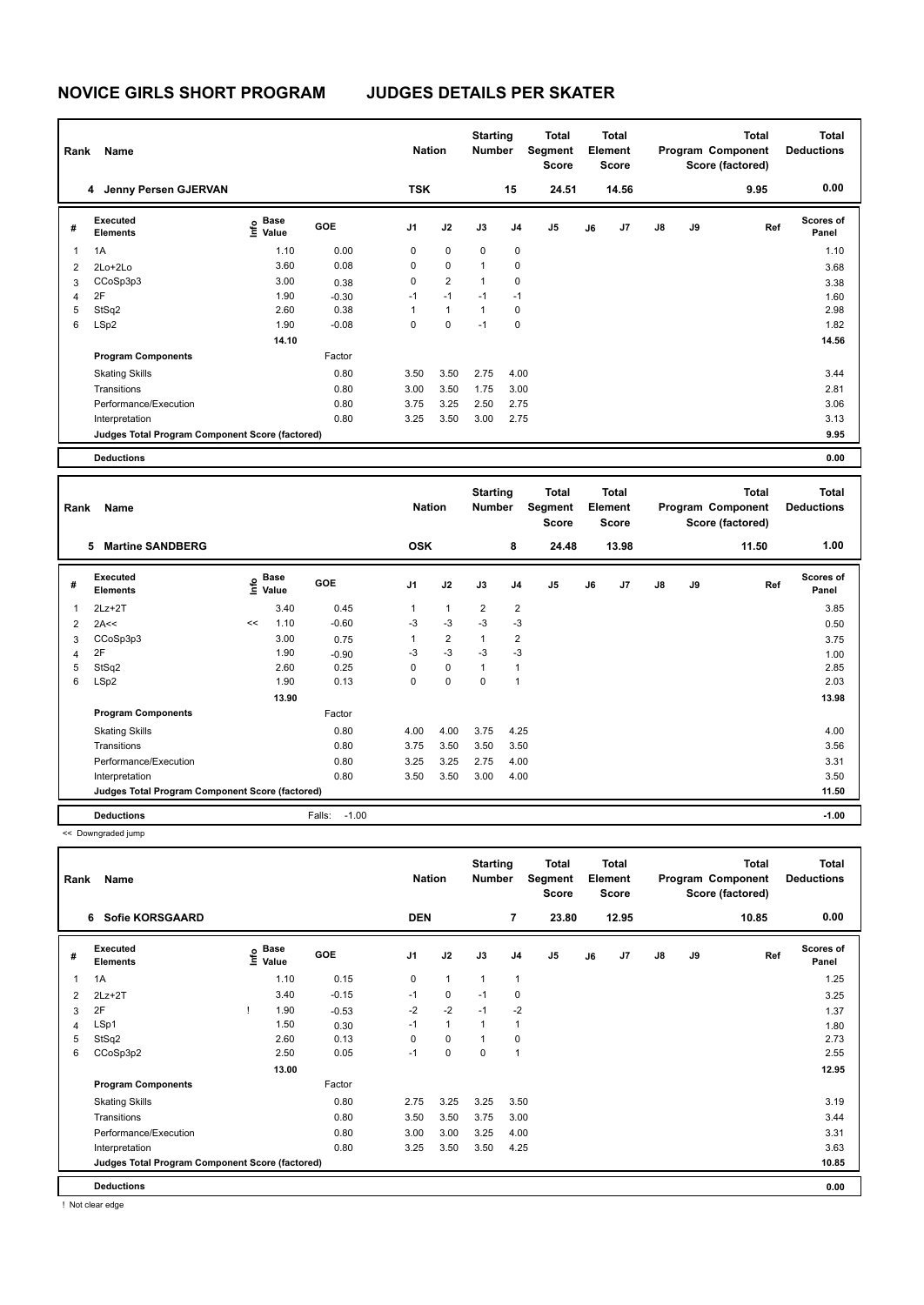| Rank           | Name                                            |         |                      |            | <b>Nation</b>  |              | <b>Starting</b><br><b>Number</b> |                | <b>Total</b><br>Segment<br><b>Score</b> |    | <b>Total</b><br>Element<br><b>Score</b> |               |    | Total<br>Program Component<br>Score (factored) | <b>Total</b><br><b>Deductions</b> |
|----------------|-------------------------------------------------|---------|----------------------|------------|----------------|--------------|----------------------------------|----------------|-----------------------------------------|----|-----------------------------------------|---------------|----|------------------------------------------------|-----------------------------------|
|                | 7 Ingrid Louise VESTRE                          |         |                      |            | <b>BKK</b>     |              |                                  | 9              | 22.00                                   |    | 12.00                                   |               |    | 10.00                                          | 0.00                              |
| #              | Executed<br><b>Elements</b>                     | lnfo    | <b>Base</b><br>Value | <b>GOE</b> | J <sub>1</sub> | J2           | J3                               | J <sub>4</sub> | J5                                      | J6 | J7                                      | $\mathsf{J}8$ | J9 | Ref                                            | <b>Scores of</b><br>Panel         |
| 1              | 2Lz<                                            | $\,<$   | 1.50                 | $-0.45$    | $-1$           | $-2$         | $-2$                             | $-1$           |                                         |    |                                         |               |    |                                                | 1.05                              |
| $\overline{2}$ | 2A<<                                            | <<      | 1.10                 | $-0.50$    | $-2$           | $-3$         | $-3$                             | $-2$           |                                         |    |                                         |               |    |                                                | 0.60                              |
| 3              | LSp1                                            |         | 1.50                 | 0.50       | 1              | $\mathbf{1}$ | 1                                | 1              |                                         |    |                                         |               |    |                                                | 2.00                              |
| 4              | StSq2                                           |         | 2.60                 | 0.00       | 0              | 0            | 0                                | 0              |                                         |    |                                         |               |    |                                                | 2.60                              |
| 5              | $2Lo+2Lo<$                                      | $\prec$ | 3.10                 | $-0.60$    | $-2$           | $-3$         | $-2$                             | $-1$           |                                         |    |                                         |               |    |                                                | 2.50                              |
| 6              | CCoSp3p3                                        |         | 3.00                 | 0.25       | 0              | 0            | 1                                | $\overline{1}$ |                                         |    |                                         |               |    |                                                | 3.25                              |
|                |                                                 |         | 12.80                |            |                |              |                                  |                |                                         |    |                                         |               |    |                                                | 12.00                             |
|                | <b>Program Components</b>                       |         |                      | Factor     |                |              |                                  |                |                                         |    |                                         |               |    |                                                |                                   |
|                | <b>Skating Skills</b>                           |         |                      | 0.80       | 2.75           | 2.75         | 2.75                             | 3.50           |                                         |    |                                         |               |    |                                                | 2.94                              |
|                | Transitions                                     |         |                      | 0.80       | 2.75           | 2.50         | 3.00                             | 3.50           |                                         |    |                                         |               |    |                                                | 2.94                              |
|                | Performance/Execution                           |         |                      | 0.80       | 3.00           | 3.00         | 2.75                             | 4.00           |                                         |    |                                         |               |    |                                                | 3.19                              |
|                | Interpretation                                  |         |                      | 0.80       | 3.50           | 3.00         | 3.25                             | 4.00           |                                         |    |                                         |               |    |                                                | 3.44                              |
|                | Judges Total Program Component Score (factored) |         |                      |            |                |              |                                  |                |                                         |    |                                         |               |    |                                                | 10.00                             |
|                | <b>Deductions</b>                               |         |                      |            |                |              |                                  |                |                                         |    |                                         |               |    |                                                | 0.00                              |

< Under-rotated jump << Downgraded jump

| Rank           | Name<br><b>Malene JOHANSEN TRENGEREID</b><br>8  |              |                      |                   | <b>Nation</b>  |              | <b>Starting</b><br><b>Number</b> |                | Total<br>Segment<br><b>Score</b> |    | <b>Total</b><br>Element<br><b>Score</b> |               |    | <b>Total</b><br>Program Component<br>Score (factored) | <b>Total</b><br><b>Deductions</b> |
|----------------|-------------------------------------------------|--------------|----------------------|-------------------|----------------|--------------|----------------------------------|----------------|----------------------------------|----|-----------------------------------------|---------------|----|-------------------------------------------------------|-----------------------------------|
|                |                                                 |              |                      |                   | <b>BKK</b>     |              |                                  | 14             | 21.61                            |    | 12.56                                   |               |    | 9.55                                                  | 0.50                              |
| #              | Executed<br><b>Elements</b>                     | ۴٥           | <b>Base</b><br>Value | <b>GOE</b>        | J <sub>1</sub> | J2           | J3                               | J <sub>4</sub> | J <sub>5</sub>                   | J6 | J7                                      | $\mathsf{J}8$ | J9 | Ref                                                   | Scores of<br>Panel                |
| $\overline{1}$ | 2Lz                                             | $\checkmark$ | 1.50                 | $-0.60$           | $-2$           | $-3$         | $-2$                             | $-1$           |                                  |    |                                         |               |    |                                                       | 0.90                              |
| $\overline{2}$ | $2Lo<+2T<$                                      | $\checkmark$ | 2.20                 | $-0.75$           | $-2$           | $-3$         | $-3$                             | $-2$           |                                  |    |                                         |               |    |                                                       | 1.45                              |
| 3              | LSp3                                            |              | 2.40                 | 0.63              | 1              | $\mathbf{1}$ | $\overline{2}$                   | $\overline{1}$ |                                  |    |                                         |               |    |                                                       | 3.03                              |
| 4              | 2A<<                                            | <<           | 1.10                 | $-0.60$           | -3             | $-3$         | $-3$                             | -3             |                                  |    |                                         |               |    |                                                       | 0.50                              |
| 5              | StSq3                                           |              | 3.30                 | 0.13              | 0              | $\mathbf 0$  | 1                                | 0              |                                  |    |                                         |               |    |                                                       | 3.43                              |
| 6              | CCoSp3p3                                        |              | 3.00                 | 0.25              | 0              | 0            | и                                | 1              |                                  |    |                                         |               |    |                                                       | 3.25                              |
|                |                                                 |              | 13.50                |                   |                |              |                                  |                |                                  |    |                                         |               |    |                                                       | 12.56                             |
|                | <b>Program Components</b>                       |              |                      | Factor            |                |              |                                  |                |                                  |    |                                         |               |    |                                                       |                                   |
|                | <b>Skating Skills</b>                           |              |                      | 0.80              | 2.75           | 2.75         | 3.00                             | 3.75           |                                  |    |                                         |               |    |                                                       | 3.06                              |
|                | Transitions                                     |              |                      | 0.80              | 2.75           | 2.25         | 2.50                             | 3.25           |                                  |    |                                         |               |    |                                                       | 2.69                              |
|                | Performance/Execution                           |              |                      | 0.80              | 3.00           | 3.25         | 2.50                             | 3.50           |                                  |    |                                         |               |    |                                                       | 3.06                              |
|                | Interpretation                                  |              |                      | 0.80              | 3.00           | 2.75         | 3.00                             | 3.75           |                                  |    |                                         |               |    |                                                       | 3.13                              |
|                | Judges Total Program Component Score (factored) |              |                      |                   |                |              |                                  |                |                                  |    |                                         |               |    |                                                       | 9.55                              |
|                | <b>Deductions</b>                               |              |                      | $-0.50$<br>Falls: |                |              |                                  |                |                                  |    |                                         |               |    |                                                       | $-0.50$                           |

< Under-rotated jump << Downgraded jump

| Rank | Name                                            |      |               |                   | <b>Nation</b>  |             | <b>Starting</b><br>Number |                          | <b>Total</b><br>Segment<br><b>Score</b> |    | Total<br>Element<br><b>Score</b> |               |    | <b>Total</b><br>Program Component<br>Score (factored) | <b>Total</b><br><b>Deductions</b> |
|------|-------------------------------------------------|------|---------------|-------------------|----------------|-------------|---------------------------|--------------------------|-----------------------------------------|----|----------------------------------|---------------|----|-------------------------------------------------------|-----------------------------------|
|      | Sara ØSTENHEDEN<br>9                            |      |               |                   | <b>OSK</b>     |             |                           | $\mathbf{2}$             | 20.35                                   |    | 10.65                            |               |    | 10.20                                                 | 0.50                              |
| #    | Executed<br><b>Elements</b>                     | ١nf٥ | Base<br>Value | <b>GOE</b>        | J <sub>1</sub> | J2          | J3                        | J <sub>4</sub>           | J5                                      | J6 | J7                               | $\mathsf{J}8$ | J9 | Ref                                                   | <b>Scores of</b><br>Panel         |
| 1    | 2A<<                                            | <<   | 1.10          | $-0.60$           | $-3$           | $-3$        | $-3$                      | $-3$                     |                                         |    |                                  |               |    |                                                       | 0.50                              |
| 2    | 2Lo                                             |      | 1.80          | $-0.08$           | 0              | $-2$        | $\overline{1}$            | 0                        |                                         |    |                                  |               |    |                                                       | 1.72                              |
| 3    | CCoSp3p3                                        |      | 3.00          | 0.25              | 0              | $\pmb{0}$   | 1                         | $\mathbf{1}$             |                                         |    |                                  |               |    |                                                       | 3.25                              |
| 4    | $2S+2T<<$                                       | <<   | 1.70          | $-0.40$           | $-2$           | $-2$        | $-2$                      | $-2$                     |                                         |    |                                  |               |    |                                                       | 1.30                              |
| 5    | StSq1                                           |      | 1.80          | 0.13              | 0              | $\mathbf 0$ | $\mathbf{1}$              | 0                        |                                         |    |                                  |               |    |                                                       | 1.93                              |
| 6    | LSp2                                            |      | 1.90          | 0.05              | $-1$           | $\mathbf 0$ | 0                         | $\overline{\phantom{a}}$ |                                         |    |                                  |               |    |                                                       | 1.95                              |
|      |                                                 |      | 11.30         |                   |                |             |                           |                          |                                         |    |                                  |               |    |                                                       | 10.65                             |
|      | <b>Program Components</b>                       |      |               | Factor            |                |             |                           |                          |                                         |    |                                  |               |    |                                                       |                                   |
|      | <b>Skating Skills</b>                           |      |               | 0.80              | 3.25           | 3.25        | 3.50                      | 3.50                     |                                         |    |                                  |               |    |                                                       | 3.38                              |
|      | Transitions                                     |      |               | 0.80              | 3.00           | 2.75        | 3.25                      | 3.00                     |                                         |    |                                  |               |    |                                                       | 3.00                              |
|      | Performance/Execution                           |      |               | 0.80              | 3.25           | 3.00        | 3.00                      | 3.00                     |                                         |    |                                  |               |    |                                                       | 3.06                              |
|      | Interpretation                                  |      |               | 0.80              | 3.75           | 3.25        | 3.50                      | 2.75                     |                                         |    |                                  |               |    |                                                       | 3.31                              |
|      | Judges Total Program Component Score (factored) |      |               |                   |                |             |                           |                          |                                         |    |                                  |               |    |                                                       | 10.20                             |
|      | <b>Deductions</b>                               |      |               | $-0.50$<br>Falls: |                |             |                           |                          |                                         |    |                                  |               |    |                                                       | $-0.50$                           |

<< Downgraded jump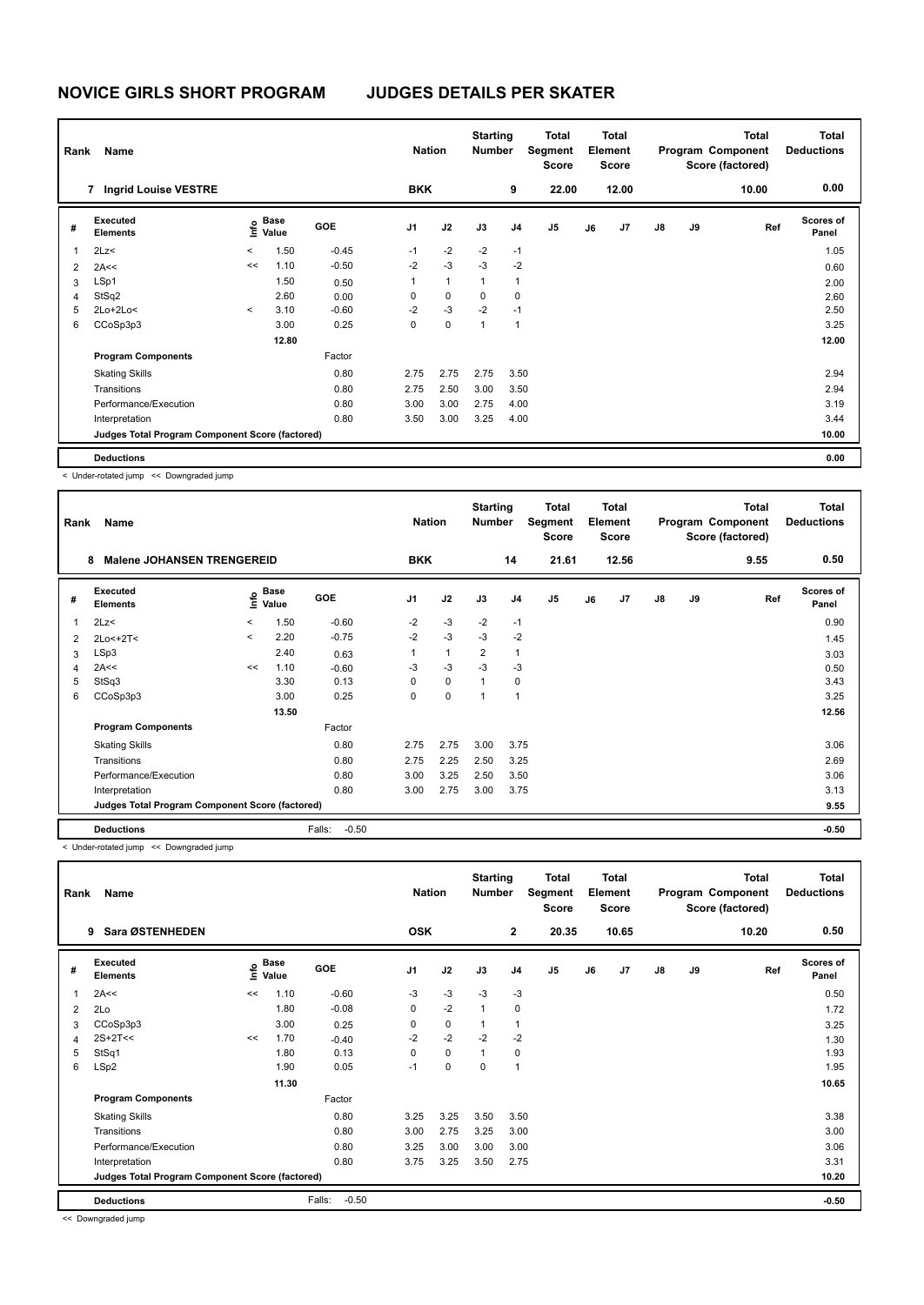| Rank           | Name                                            |                                             |            | <b>Nation</b>  |              | <b>Starting</b><br><b>Number</b> |                | <b>Total</b><br>Segment<br><b>Score</b> |    | <b>Total</b><br>Element<br><b>Score</b> |               |    | <b>Total</b><br>Program Component<br>Score (factored) | <b>Total</b><br><b>Deductions</b> |
|----------------|-------------------------------------------------|---------------------------------------------|------------|----------------|--------------|----------------------------------|----------------|-----------------------------------------|----|-----------------------------------------|---------------|----|-------------------------------------------------------|-----------------------------------|
|                | <b>Lisa SAGEN</b><br>10                         |                                             |            | <b>AKK</b>     |              |                                  | 10             | 20.26                                   |    | 12.61                                   |               |    | 10.15                                                 | 2.50                              |
| #              | Executed<br><b>Elements</b>                     | <b>Base</b><br>e <sup>Base</sup><br>⊆ Value | <b>GOE</b> | J <sub>1</sub> | J2           | J3                               | J <sub>4</sub> | J <sub>5</sub>                          | J6 | J7                                      | $\mathsf{J}8$ | J9 | Ref                                                   | Scores of<br>Panel                |
| 1              | $2Lz+2T$                                        | 3.40                                        | $-0.30$    | $-1$           | $-1$         | $-1$                             | $-1$           |                                         |    |                                         |               |    |                                                       | 3.10                              |
| $\overline{2}$ | 2Lo                                             | 1.80                                        | $-0.15$    | $-1$           | $\mathbf{1}$ | $-1$                             | $-1$           |                                         |    |                                         |               |    |                                                       | 1.65                              |
| 3              | LSp1                                            | 1.50                                        | $-0.30$    | $-2$           | $\mathbf 0$  | $-1$                             | $-1$           |                                         |    |                                         |               |    |                                                       | 1.20                              |
| 4              | 1A                                              | 1.10                                        | 0.20       | 1              | $\mathbf{1}$ | 1                                | $\overline{1}$ |                                         |    |                                         |               |    |                                                       | 1.30                              |
| 5              | StSq2                                           | 2.60                                        | 0.13       | 0              | $\mathbf 0$  | 0                                | 1              |                                         |    |                                         |               |    |                                                       | 2.73                              |
| 6              | CCoSp3p2                                        | 2.50                                        | 0.13       | 0              | 0            | $\mathbf 0$                      | $\overline{1}$ |                                         |    |                                         |               |    |                                                       | 2.63                              |
|                |                                                 | 12.90                                       |            |                |              |                                  |                |                                         |    |                                         |               |    |                                                       | 12.61                             |
|                | <b>Program Components</b>                       |                                             | Factor     |                |              |                                  |                |                                         |    |                                         |               |    |                                                       |                                   |
|                | <b>Skating Skills</b>                           |                                             | 0.80       | 3.50           | 3.25         | 3.00                             | 4.25           |                                         |    |                                         |               |    |                                                       | 3.50                              |
|                | Transitions                                     |                                             | 0.80       | 2.75           | 2.75         | 2.75                             | 3.75           |                                         |    |                                         |               |    |                                                       | 3.00                              |
|                | Performance/Execution                           |                                             | 0.80       | 3.25           | 3.00         | 2.25                             | 4.00           |                                         |    |                                         |               |    |                                                       | 3.13                              |
|                | Interpretation                                  |                                             | 0.80       | 2.75           | 3.00         | 2.50                             | 4.00           |                                         |    |                                         |               |    |                                                       | 3.06                              |
|                | Judges Total Program Component Score (factored) |                                             |            |                |              |                                  |                |                                         |    |                                         |               |    |                                                       | 10.15                             |
|                | <b>Deductions</b>                               | Interruption in excess:                     | $-2.50$    |                |              |                                  |                |                                         |    |                                         |               |    |                                                       | $-2.50$                           |

| Rank | Name                                            |                                  |                   | <b>Nation</b>  |             | <b>Starting</b><br><b>Number</b> |                | Total<br>Segment<br><b>Score</b> |    | <b>Total</b><br>Element<br><b>Score</b> |               |    | <b>Total</b><br>Program Component<br>Score (factored) | Total<br><b>Deductions</b> |
|------|-------------------------------------------------|----------------------------------|-------------------|----------------|-------------|----------------------------------|----------------|----------------------------------|----|-----------------------------------------|---------------|----|-------------------------------------------------------|----------------------------|
|      | <b>Dina VASBOTTEN</b><br>11                     |                                  |                   | <b>OSK</b>     |             |                                  | 20             | 19.77                            |    | 10.82                                   |               |    | 9.45                                                  | 0.50                       |
| #    | Executed<br><b>Elements</b>                     | <b>Base</b><br>e Base<br>⊆ Value | GOE               | J <sub>1</sub> | J2          | J3                               | J <sub>4</sub> | J <sub>5</sub>                   | J6 | J7                                      | $\mathsf{J}8$ | J9 | Ref                                                   | Scores of<br>Panel         |
| 1    | 2Lo                                             | 1.80                             | $-0.23$           | $-1$           | $-2$        | $\mathbf 0$                      | 0              |                                  |    |                                         |               |    |                                                       | 1.57                       |
| 2    | 2F+COMBO                                        | 1.90                             | $-0.90$           | $-3$           | $-3$        | $-3$                             | $-3$           |                                  |    |                                         |               |    |                                                       | 1.00                       |
| 3    | LSp2                                            | 1.90                             | 0.13              | 0              | $\mathbf 0$ | $\mathbf{1}$                     | 0              |                                  |    |                                         |               |    |                                                       | 2.03                       |
| 4    | StSq2                                           | 2.60                             | $-0.25$           | $-1$           | 0           | $\mathbf 0$                      | $-1$           |                                  |    |                                         |               |    |                                                       | 2.35                       |
| 5    | 1A                                              | 1.10                             | 0.00              | 0              | $\mathbf 0$ | $\Omega$                         | 0              |                                  |    |                                         |               |    |                                                       | 1.10                       |
| 6    | CCoSp3p3                                        | 3.00                             | $-0.23$           | $-1$           | $-1$        | 0                                | $-1$           |                                  |    |                                         |               |    |                                                       | 2.77                       |
|      |                                                 | 12.30                            |                   |                |             |                                  |                |                                  |    |                                         |               |    |                                                       | 10.82                      |
|      | <b>Program Components</b>                       |                                  | Factor            |                |             |                                  |                |                                  |    |                                         |               |    |                                                       |                            |
|      | <b>Skating Skills</b>                           |                                  | 0.80              | 3.00           | 3.25        | 3.25                             | 3.25           |                                  |    |                                         |               |    |                                                       | 3.19                       |
|      | Transitions                                     |                                  | 0.80              | 3.00           | 2.75        | 3.00                             | 2.75           |                                  |    |                                         |               |    |                                                       | 2.88                       |
|      | Performance/Execution                           |                                  | 0.80              | 2.75           | 3.25        | 2.25                             | 3.00           |                                  |    |                                         |               |    |                                                       | 2.81                       |
|      | Interpretation                                  |                                  | 0.80              | 3.25           | 2.50        | 3.00                             | 3.00           |                                  |    |                                         |               |    |                                                       | 2.94                       |
|      | Judges Total Program Component Score (factored) |                                  |                   |                |             |                                  |                |                                  |    |                                         |               |    |                                                       | 9.45                       |
|      | <b>Deductions</b>                               |                                  | $-0.50$<br>Falls: |                |             |                                  |                |                                  |    |                                         |               |    |                                                       | $-0.50$                    |

| Rank           | Name                                            |                              |            | <b>Nation</b>  |             | <b>Starting</b><br><b>Number</b> |                | <b>Total</b><br>Segment<br><b>Score</b> |    | <b>Total</b><br>Element<br><b>Score</b> |               |    | <b>Total</b><br>Program Component<br>Score (factored) | <b>Total</b><br><b>Deductions</b> |
|----------------|-------------------------------------------------|------------------------------|------------|----------------|-------------|----------------------------------|----------------|-----------------------------------------|----|-----------------------------------------|---------------|----|-------------------------------------------------------|-----------------------------------|
|                | <b>Karin Emilie PETTERSEN</b><br>12             |                              |            | OI             |             |                                  | 11             | 19.67                                   |    | 11.47                                   |               |    | 8.20                                                  | 0.00                              |
| #              | Executed<br><b>Elements</b>                     | <b>Base</b><br>١nfo<br>Value | <b>GOE</b> | J <sub>1</sub> | J2          | J3                               | J <sub>4</sub> | J <sub>5</sub>                          | J6 | J7                                      | $\mathsf{J}8$ | J9 | Ref                                                   | <b>Scores of</b><br>Panel         |
| 1              | $2Lo+2Lo$                                       | 3.60                         | $-0.30$    | $-1$           | $-1$        | $-1$                             | $-1$           |                                         |    |                                         |               |    |                                                       | 3.30                              |
| $\overline{2}$ | 2F                                              | 1.90                         | $-0.15$    | $-1$           | $\mathbf 0$ | $\mathbf 0$                      | $-1$           |                                         |    |                                         |               |    |                                                       | 1.75                              |
| 3              | 1A                                              | 1.10                         | $-0.20$    | $-1$           | $-1$        | $\mathbf 0$                      | $-2$           |                                         |    |                                         |               |    |                                                       | 0.90                              |
| 4              | LSp1                                            | 1.50                         | $-0.25$    | $-1$           | $-1$        | $-3$                             |                |                                         |    |                                         |               |    |                                                       | 1.25                              |
| 5              | StSq1                                           | 1.80                         | $-0.23$    | $-1$           | 0           | $-1$                             | $-1$           |                                         |    |                                         |               |    |                                                       | 1.57                              |
| 6              | CCoSp3p3                                        | 3.00                         | $-0.30$    | 0              | $-1$        | $-2$                             | $-1$           |                                         |    |                                         |               |    |                                                       | 2.70                              |
|                |                                                 | 12.90                        |            |                |             |                                  |                |                                         |    |                                         |               |    |                                                       | 11.47                             |
|                | <b>Program Components</b>                       |                              | Factor     |                |             |                                  |                |                                         |    |                                         |               |    |                                                       |                                   |
|                | <b>Skating Skills</b>                           |                              | 0.80       | 2.00           | 2.50        | 2.25                             | 3.50           |                                         |    |                                         |               |    |                                                       | 2.56                              |
|                | Transitions                                     |                              | 0.80       | 2.25           | 2.75        | 1.50                             | 2.75           |                                         |    |                                         |               |    |                                                       | 2.31                              |
|                | Performance/Execution                           |                              | 0.80       | 2.00           | 2.75        | 1.50                             | 3.50           |                                         |    |                                         |               |    |                                                       | 2.44                              |
|                | Interpretation                                  |                              | 0.80       | 2.50           | 3.25        | 2.00                             | 4.00           |                                         |    |                                         |               |    |                                                       | 2.94                              |
|                | Judges Total Program Component Score (factored) |                              |            |                |             |                                  |                |                                         |    |                                         |               |    |                                                       | 8.20                              |
|                | <b>Deductions</b>                               |                              |            |                |             |                                  |                |                                         |    |                                         |               |    |                                                       | 0.00                              |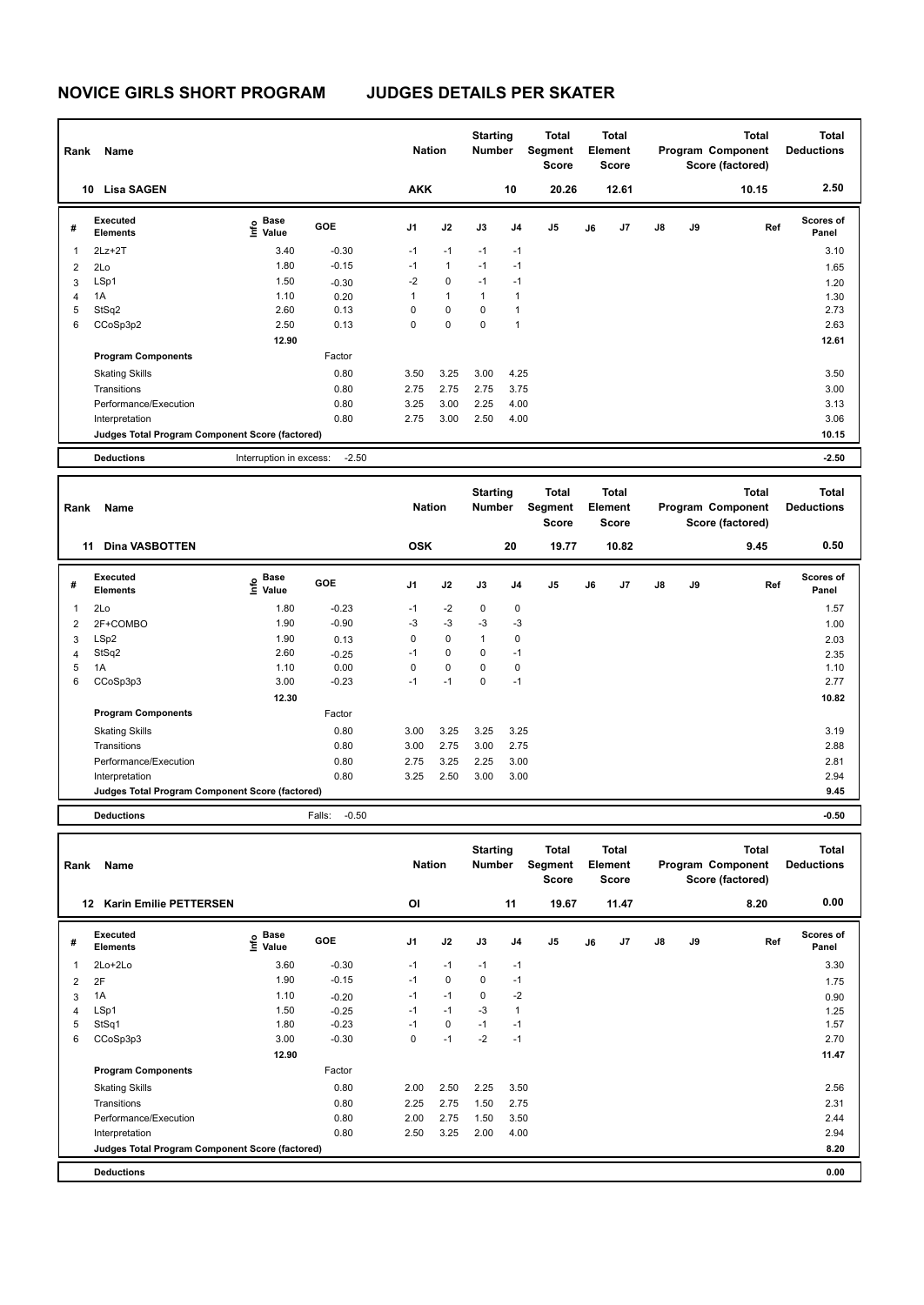| Name<br>Rank   |                                                 |    |                                  |                   | <b>Nation</b>  | <b>Starting</b><br><b>Number</b> |              | <b>Total</b><br>Segment<br><b>Score</b> | <b>Total</b><br>Element<br><b>Score</b><br>10.76 |    | Program Component |               | Total<br>Score (factored) | <b>Total</b><br><b>Deductions</b> |                           |
|----------------|-------------------------------------------------|----|----------------------------------|-------------------|----------------|----------------------------------|--------------|-----------------------------------------|--------------------------------------------------|----|-------------------|---------------|---------------------------|-----------------------------------|---------------------------|
|                | <b>Amalie RONG HANSEN</b><br>13                 |    |                                  |                   | <b>BKK</b>     |                                  |              | 6                                       | 18.51                                            |    |                   |               |                           | 8.25                              | 0.50                      |
| #              | Executed<br><b>Elements</b>                     |    | <b>Base</b><br>e Base<br>⊆ Value | GOE               | J <sub>1</sub> | J2                               | J3           | J <sub>4</sub>                          | J <sub>5</sub>                                   | J6 | J7                | $\mathsf{J}8$ | J9                        | Ref                               | <b>Scores of</b><br>Panel |
| $\overline{1}$ | 1A                                              |    | 1.10                             | 0.05              | 0              | $\mathbf 0$                      | $\mathbf{1}$ | $\mathbf 0$                             |                                                  |    |                   |               |                           |                                   | 1.15                      |
| $\overline{2}$ | 2Lo+2Lo<<                                       | << | 2.30                             | $-0.90$           | $-3$           | $-3$                             | $-3$         | $-3$                                    |                                                  |    |                   |               |                           |                                   | 1.40                      |
| 3              | LSp2                                            |    | 1.90                             | $-0.03$           | $-1$           | $-1$                             | $\Omega$     | 1                                       |                                                  |    |                   |               |                           |                                   | 1.87                      |
| 4              | 2S                                              |    | 1.30                             | $-0.20$           | $-1$           | $-1$                             | $-1$         | $-1$                                    |                                                  |    |                   |               |                           |                                   | 1.10                      |
| 5              | StSq2                                           |    | 2.60                             | $-0.13$           | $-1$           | $\mathbf 0$                      | $\mathbf{1}$ | $-1$                                    |                                                  |    |                   |               |                           |                                   | 2.47                      |
| 6              | CCoSp3p3                                        |    | 3.00                             | $-0.23$           | $-1$           | 0                                | $-1$         | $-1$                                    |                                                  |    |                   |               |                           |                                   | 2.77                      |
|                |                                                 |    | 12.20                            |                   |                |                                  |              |                                         |                                                  |    |                   |               |                           |                                   | 10.76                     |
|                | <b>Program Components</b>                       |    |                                  | Factor            |                |                                  |              |                                         |                                                  |    |                   |               |                           |                                   |                           |
|                | <b>Skating Skills</b>                           |    |                                  | 0.80              | 2.75           | 2.50                             | 2.25         | 2.75                                    |                                                  |    |                   |               |                           |                                   | 2.56                      |
|                | Transitions                                     |    |                                  | 0.80              | 3.00           | 2.25                             | 2.25         | 2.50                                    |                                                  |    |                   |               |                           |                                   | 2.50                      |
|                | Performance/Execution                           |    |                                  | 0.80              | 3.00           | 2.75                             | 2.00         | 2.50                                    |                                                  |    |                   |               |                           |                                   | 2.56                      |
|                | Interpretation                                  |    |                                  | 0.80              | 3.25           | 2.75                             | 2.50         | 2.25                                    |                                                  |    |                   |               |                           |                                   | 2.69                      |
|                | Judges Total Program Component Score (factored) |    |                                  |                   |                |                                  |              |                                         |                                                  |    |                   |               |                           |                                   | 8.25                      |
|                | <b>Deductions</b>                               |    |                                  | Falls:<br>$-0.50$ |                |                                  |              |                                         |                                                  |    |                   |               |                           |                                   | $-0.50$                   |

<< Downgraded jump

| Name<br>Rank |                                                 |    |                   |            | <b>Nation</b>  | <b>Starting</b><br><b>Number</b> |             | Total<br>Segment<br><b>Score</b> | <b>Total</b><br>Element<br><b>Score</b> |    | Program Component |               | <b>Total</b><br>Score (factored) | Total<br><b>Deductions</b> |                           |
|--------------|-------------------------------------------------|----|-------------------|------------|----------------|----------------------------------|-------------|----------------------------------|-----------------------------------------|----|-------------------|---------------|----------------------------------|----------------------------|---------------------------|
|              | <b>Inger Eirin PETTERSEN</b><br>14              |    |                   |            | OI             |                                  |             | 16                               | 18.38                                   |    | 9.73              |               |                                  | 8.65                       | 0.00                      |
| #            | Executed<br><b>Elements</b>                     |    | e Base<br>E Value | <b>GOE</b> | J <sub>1</sub> | J2                               | J3          | J <sub>4</sub>                   | J <sub>5</sub>                          | J6 | J7                | $\mathsf{J}8$ | J9                               | Ref                        | <b>Scores of</b><br>Panel |
| $\mathbf{1}$ | 2F                                              |    | 1.90              | 0.00       | 0              | $\mathbf 0$                      | 0           | 0                                |                                         |    |                   |               |                                  |                            | 1.90                      |
| 2            | 1A                                              |    | 1.10              | 0.00       | 0              | $\mathbf 0$                      | $\mathbf 0$ | 0                                |                                         |    |                   |               |                                  |                            | 1.10                      |
| 3            | CCoSp3p2                                        |    | 2.50              | $-0.15$    | $-1$           | $-1$                             | $\mathbf 0$ | 0                                |                                         |    |                   |               |                                  |                            | 2.35                      |
| 4            | 2S+2Lo<<                                        | << | 1.80              | $-0.55$    | -3             | $-2$                             | $-3$        | $-3$                             |                                         |    |                   |               |                                  |                            | 1.25                      |
| 5            | LSpB                                            |    | 1.20              | 0.00       | 0              | 0                                | 0           | 0                                |                                         |    |                   |               |                                  |                            | 1.20                      |
| 6            | StSq1                                           |    | 1.80              | 0.13       | 0              | $\mathbf 0$                      | и           | 0                                |                                         |    |                   |               |                                  |                            | 1.93                      |
|              |                                                 |    | 10.30             |            |                |                                  |             |                                  |                                         |    |                   |               |                                  |                            | 9.73                      |
|              | <b>Program Components</b>                       |    |                   | Factor     |                |                                  |             |                                  |                                         |    |                   |               |                                  |                            |                           |
|              | <b>Skating Skills</b>                           |    |                   | 0.80       | 3.00           | 2.50                             | 2.50        | 3.50                             |                                         |    |                   |               |                                  |                            | 2.88                      |
|              | Transitions                                     |    |                   | 0.80       | 2.75           | 2.75                             | 2.00        | 2.75                             |                                         |    |                   |               |                                  |                            | 2.56                      |
|              | Performance/Execution                           |    |                   | 0.80       | 3.25           | 2.50                             | 2.00        | 2.75                             |                                         |    |                   |               |                                  |                            | 2.63                      |
|              | Interpretation                                  |    |                   | 0.80       | 2.75           | 2.25                             | 3.00        | 3.00                             |                                         |    |                   |               |                                  |                            | 2.75                      |
|              | Judges Total Program Component Score (factored) |    |                   |            |                |                                  |             |                                  |                                         |    |                   |               |                                  |                            | 8.65                      |
|              | <b>Deductions</b>                               |    |                   |            |                |                                  |             |                                  |                                         |    |                   |               |                                  |                            | 0.00                      |

<< Downgraded jump

| Rank | Name                                            |    | <b>Nation</b>                      |            | <b>Starting</b><br><b>Number</b> |      | <b>Total</b><br>Segment<br><b>Score</b> | <b>Total</b><br>Element<br><b>Score</b> |                |    |      | <b>Total</b><br>Program Component<br>Score (factored) | <b>Total</b><br><b>Deductions</b> |      |                           |
|------|-------------------------------------------------|----|------------------------------------|------------|----------------------------------|------|-----------------------------------------|-----------------------------------------|----------------|----|------|-------------------------------------------------------|-----------------------------------|------|---------------------------|
| 15   | Amine STORRØD                                   |    |                                    |            | <b>FKK</b>                       |      |                                         | 18                                      | 17.71          |    | 8.81 |                                                       |                                   | 8.90 | 0.00                      |
| #    | <b>Executed</b><br><b>Elements</b>              |    | <b>Base</b><br>$\frac{6}{5}$ Value | <b>GOE</b> | J <sub>1</sub>                   | J2   | J3                                      | J <sub>4</sub>                          | J <sub>5</sub> | J6 | J7   | $\mathsf{J}8$                                         | J9                                | Ref  | <b>Scores of</b><br>Panel |
| 1    | 1A                                              |    | 1.10                               | 0.00       | 0                                | 0    | 0                                       | 0                                       |                |    |      |                                                       |                                   |      | 1.10                      |
| 2    | 2F+2Lo<<                                        | << | 2.40                               | $-0.90$    | $-3$                             | $-3$ | $-3$                                    | $-3$                                    |                |    |      |                                                       |                                   |      | 1.50                      |
| 3    | LSp1                                            |    | 1.50                               | $-0.23$    | $-1$                             | $-1$ | 0                                       | -1                                      |                |    |      |                                                       |                                   |      | 1.27                      |
| 4    | 2Lz                                             |    | 1.50                               | $-0.90$    | -3                               | $-3$ | $-3$                                    | $-3$                                    |                |    |      |                                                       |                                   |      | 0.60                      |
| 5    | StSq1                                           |    | 1.80                               | $-0.23$    | $-1$                             | $-1$ | $\mathbf 0$                             | $-1$                                    |                |    |      |                                                       |                                   |      | 1.57                      |
| 6    | CCoSp3p3                                        |    | 3.00                               | $-0.23$    | $-1$                             | $-1$ | 0                                       | $-1$                                    |                |    |      |                                                       |                                   |      | 2.77                      |
|      |                                                 |    | 11.30                              |            |                                  |      |                                         |                                         |                |    |      |                                                       |                                   |      | 8.81                      |
|      | <b>Program Components</b>                       |    |                                    | Factor     |                                  |      |                                         |                                         |                |    |      |                                                       |                                   |      |                           |
|      | <b>Skating Skills</b>                           |    |                                    | 0.80       | 2.00                             | 2.50 | 2.75                                    | 3.50                                    |                |    |      |                                                       |                                   |      | 2.69                      |
|      | Transitions                                     |    |                                    | 0.80       | 2.25                             | 2.25 | 2.50                                    | 3.00                                    |                |    |      |                                                       |                                   |      | 2.50                      |
|      | Performance/Execution                           |    |                                    | 0.80       | 2.50                             | 2.75 | 3.00                                    | 3.50                                    |                |    |      |                                                       |                                   |      | 2.94                      |
|      | Interpretation                                  |    |                                    | 0.80       | 2.50                             | 2.75 | 3.00                                    | 3.75                                    |                |    |      |                                                       |                                   |      | 3.00                      |
|      | Judges Total Program Component Score (factored) |    |                                    |            |                                  |      |                                         |                                         |                |    |      |                                                       |                                   |      | 8.90                      |
|      | <b>Deductions</b>                               |    |                                    |            |                                  |      |                                         |                                         |                |    |      |                                                       |                                   |      | 0.00                      |

< Under-rotated jump << Downgraded jump ! Not clear edge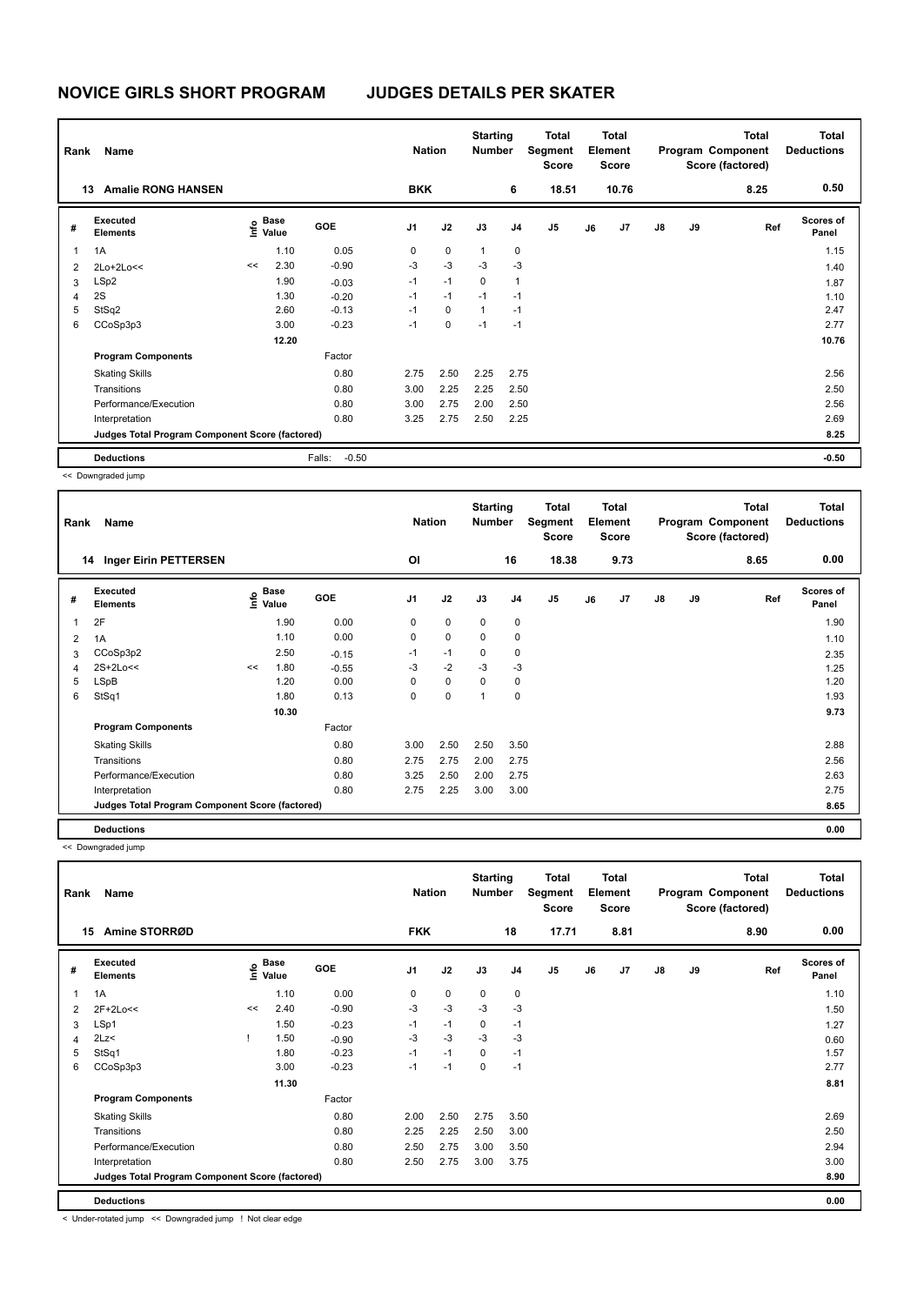| Rank | Name                                            |         | <b>Nation</b>                               | <b>Starting</b><br><b>Number</b> |      | <b>Total</b><br>Segment<br><b>Score</b> | <b>Total</b><br>Element<br><b>Score</b> |                | Program Component |    | <b>Total</b><br>Score (factored) | <b>Total</b><br><b>Deductions</b> |    |      |                           |
|------|-------------------------------------------------|---------|---------------------------------------------|----------------------------------|------|-----------------------------------------|-----------------------------------------|----------------|-------------------|----|----------------------------------|-----------------------------------|----|------|---------------------------|
|      | <b>Ingrid Morken LOFTHUS</b><br>16              |         |                                             |                                  | OI   |                                         |                                         | 5              | 17.69             |    | 9.89                             |                                   |    | 7.80 | 0.00                      |
| #    | <b>Executed</b><br><b>Elements</b>              |         | <b>Base</b><br>e <sup>Base</sup><br>⊆ Value | <b>GOE</b>                       | J1   | J2                                      | J3                                      | J <sub>4</sub> | J <sub>5</sub>    | J6 | J7                               | $\mathsf{J}8$                     | J9 | Ref  | <b>Scores of</b><br>Panel |
| 1    | $2Lo+2T<<$                                      | <<      | 2.20                                        | $-0.83$                          | $-3$ | $-2$                                    | $-3$                                    | $-3$           |                   |    |                                  |                                   |    |      | 1.37                      |
| 2    | 1A                                              |         | 1.10                                        | $-0.05$                          | $-1$ | 0                                       | 0                                       | 0              |                   |    |                                  |                                   |    |      | 1.05                      |
| 3    | CCoSp3p3                                        |         | 3.00                                        | $-0.15$                          | $-1$ | $\mathbf 0$                             | 0                                       | $-1$           |                   |    |                                  |                                   |    |      | 2.85                      |
| 4    | StSq2                                           |         | 2.60                                        | $-0.25$                          | $-1$ | $\mathbf 0$                             | 0                                       | $-1$           |                   |    |                                  |                                   |    |      | 2.35                      |
| 5    | 2F<                                             | $\prec$ | 1.40                                        | $-0.53$                          | $-2$ | $-2$                                    | $-2$                                    | $-1$           |                   |    |                                  |                                   |    |      | 0.87                      |
| 6    | LSp1                                            |         | 1.50                                        | $-0.10$                          | $-1$ | $-1$                                    | $\mathbf{1}$                            | $-1$           |                   |    |                                  |                                   |    |      | 1.40                      |
|      |                                                 |         | 11.80                                       |                                  |      |                                         |                                         |                |                   |    |                                  |                                   |    |      | 9.89                      |
|      | <b>Program Components</b>                       |         |                                             | Factor                           |      |                                         |                                         |                |                   |    |                                  |                                   |    |      |                           |
|      | <b>Skating Skills</b>                           |         |                                             | 0.80                             | 2.25 | 2.50                                    | 2.25                                    | 2.75           |                   |    |                                  |                                   |    |      | 2.44                      |
|      | Transitions                                     |         |                                             | 0.80                             | 2.00 | 2.25                                    | 2.00                                    | 2.25           |                   |    |                                  |                                   |    |      | 2.13                      |
|      | Performance/Execution                           |         |                                             | 0.80                             | 2.25 | 3.00                                    | 3.00                                    | 2.50           |                   |    |                                  |                                   |    |      | 2.69                      |
|      | Interpretation                                  |         |                                             | 0.80                             | 2.50 | 2.50                                    | 2.50                                    | 2.50           |                   |    |                                  |                                   |    |      | 2.50                      |
|      | Judges Total Program Component Score (factored) |         |                                             |                                  |      |                                         |                                         |                |                   |    |                                  |                                   |    |      | 7.80                      |
|      | <b>Deductions</b>                               |         |                                             |                                  |      |                                         |                                         |                |                   |    |                                  |                                   |    |      | 0.00                      |

< Under-rotated jump << Downgraded jump

|                | Name<br>Rank                                    |    |                                             |                   |                | <b>Nation</b> |             |                | Total<br>Segment<br><b>Score</b> | <b>Total</b><br>Element<br><b>Score</b> |                |    |    | <b>Total</b><br>Program Component<br>Score (factored) | Total<br><b>Deductions</b> |
|----------------|-------------------------------------------------|----|---------------------------------------------|-------------------|----------------|---------------|-------------|----------------|----------------------------------|-----------------------------------------|----------------|----|----|-------------------------------------------------------|----------------------------|
| 17             | <b>Amalie FINNESTAD</b>                         |    |                                             |                   | <b>SKK</b>     |               |             | 19             | 17.23                            |                                         | 10.18          |    |    | 7.55                                                  | 0.50                       |
| #              | Executed<br><b>Elements</b>                     |    | <b>Base</b><br>e <sup>Base</sup><br>⊆ Value | GOE               | J <sub>1</sub> | J2            | J3          | J <sub>4</sub> | J <sub>5</sub>                   | J6                                      | J <sub>7</sub> | J8 | J9 | Ref                                                   | <b>Scores of</b><br>Panel  |
| $\overline{1}$ | 1A                                              |    | 1.10                                        | $-0.05$           | $-1$           | 0             | 0           | 0              |                                  |                                         |                |    |    |                                                       | 1.05                       |
| $\overline{2}$ | 2S                                              |    | 1.30                                        | $-0.40$           | $-2$           | $-3$          | $-2$        | $-1$           |                                  |                                         |                |    |    |                                                       | 0.90                       |
| 3              | 2Lo<+2Lo<<                                      | << | 1.80                                        | $-0.90$           | $-3$           | $-3$          | $-3$        | $-3$           |                                  |                                         |                |    |    |                                                       | 0.90                       |
| $\overline{4}$ | LSp3                                            |    | 2.40                                        | 0.13              | 0              | $\mathbf 0$   | $\mathbf 0$ | $\overline{1}$ |                                  |                                         |                |    |    |                                                       | 2.53                       |
| 5              | CCoSp3p3                                        |    | 3.00                                        | $-0.30$           | $-1$           | $-1$          | $-1$        | $-1$           |                                  |                                         |                |    |    |                                                       | 2.70                       |
| 6              | StSq2                                           |    | 2.60                                        | $-0.50$           | $-1$           | $-1$          | $-1$        | $-1$           |                                  |                                         |                |    |    |                                                       | 2.10                       |
|                |                                                 |    | 12.20                                       |                   |                |               |             |                |                                  |                                         |                |    |    |                                                       | 10.18                      |
|                | <b>Program Components</b>                       |    |                                             | Factor            |                |               |             |                |                                  |                                         |                |    |    |                                                       |                            |
|                | <b>Skating Skills</b>                           |    |                                             | 0.80              | 2.25           | 2.25          | 2.25        | 3.00           |                                  |                                         |                |    |    |                                                       | 2.44                       |
|                | Transitions                                     |    |                                             | 0.80              | 2.75           | 2.00          | 1.75        | 2.50           |                                  |                                         |                |    |    |                                                       | 2.25                       |
|                | Performance/Execution                           |    |                                             | 0.80              | 2.75           | 2.50          | 2.25        | 2.75           |                                  |                                         |                |    |    |                                                       | 2.56                       |
|                | Interpretation                                  |    |                                             | 0.80              | 2.50           | 2.00          | 1.75        | 2.50           |                                  |                                         |                |    |    |                                                       | 2.19                       |
|                | Judges Total Program Component Score (factored) |    |                                             |                   |                |               |             |                |                                  |                                         |                |    |    |                                                       | 7.55                       |
|                | <b>Deductions</b>                               |    |                                             | $-0.50$<br>Falls: |                |               |             |                |                                  |                                         |                |    |    |                                                       | $-0.50$                    |

< Under-rotated jump << Downgraded jump

| Name<br>Rank |                                                 |      |                      |         | <b>Nation</b>  |             | <b>Starting</b><br><b>Number</b> |                | <b>Total</b><br>Segment<br><b>Score</b> | <b>Total</b><br>Element<br><b>Score</b> |      |               |    | <b>Total</b><br>Program Component<br>Score (factored) | <b>Total</b><br><b>Deductions</b> |
|--------------|-------------------------------------------------|------|----------------------|---------|----------------|-------------|----------------------------------|----------------|-----------------------------------------|-----------------------------------------|------|---------------|----|-------------------------------------------------------|-----------------------------------|
| 18           | <b>Liv Nora LARSEN</b>                          |      |                      |         | <b>SKK</b>     |             |                                  | 4              | 15.69                                   |                                         | 7.24 |               |    | 8.45                                                  | 0.00                              |
| #            | Executed<br><b>Elements</b>                     | ١nf٥ | <b>Base</b><br>Value | GOE     | J <sub>1</sub> | J2          | J3                               | J <sub>4</sub> | J <sub>5</sub>                          | J6                                      | J7   | $\mathsf{J}8$ | J9 | Ref                                                   | Scores of<br>Panel                |
| 1            | $2S+2T<<$                                       | <<   | 1.70                 | $-0.55$ | $-3$           | $-2$        | $-3$                             | $-3$           |                                         |                                         |      |               |    |                                                       | 1.15                              |
| 2            | LSpB                                            |      | 1.20                 | $-0.53$ | $-2$           | $-1$        | $-2$                             | $-2$           |                                         |                                         |      |               |    |                                                       | 0.67                              |
| 3            | 2Lo                                             |      | 1.80                 | $-0.38$ | $-2$           | $-1$        | $-1$                             | $-1$           |                                         |                                         |      |               |    |                                                       | 1.42                              |
| 4            | CCoSp2p1                                        |      | 1.70                 | $-0.30$ | $-1$           | $-1$        | $-1$                             | $-1$           |                                         |                                         |      |               |    |                                                       | 1.40                              |
| 5            | StSq1                                           |      | 1.80                 | $-0.30$ | $-1$           | $-1$        | $-1$                             | $-1$           |                                         |                                         |      |               |    |                                                       | 1.50                              |
| 6            | 1A                                              |      | 1.10                 | 0.00    | 0              | $\mathbf 0$ | 0                                | 0              |                                         |                                         |      |               |    |                                                       | 1.10                              |
|              |                                                 |      | 9.30                 |         |                |             |                                  |                |                                         |                                         |      |               |    |                                                       | 7.24                              |
|              | <b>Program Components</b>                       |      |                      | Factor  |                |             |                                  |                |                                         |                                         |      |               |    |                                                       |                                   |
|              | <b>Skating Skills</b>                           |      |                      | 0.80    | 2.50           | 2.50        | 2.75                             | 3.00           |                                         |                                         |      |               |    |                                                       | 2.69                              |
|              | Transitions                                     |      |                      | 0.80    | 2.75           | 2.25        | 2.75                             | 2.50           |                                         |                                         |      |               |    |                                                       | 2.56                              |
|              | Performance/Execution                           |      |                      | 0.80    | 2.75           | 2.50        | 2.50                             | 2.75           |                                         |                                         |      |               |    |                                                       | 2.63                              |
|              | Interpretation                                  |      |                      | 0.80    | 2.75           | 2.50        | 3.00                             | 2.50           |                                         |                                         |      |               |    |                                                       | 2.69                              |
|              | Judges Total Program Component Score (factored) |      |                      |         |                |             |                                  |                |                                         |                                         |      |               |    |                                                       | 8.45                              |
|              | <b>Deductions</b>                               |      |                      |         |                |             |                                  |                |                                         |                                         |      |               |    |                                                       | 0.00                              |

<< Downgraded jump